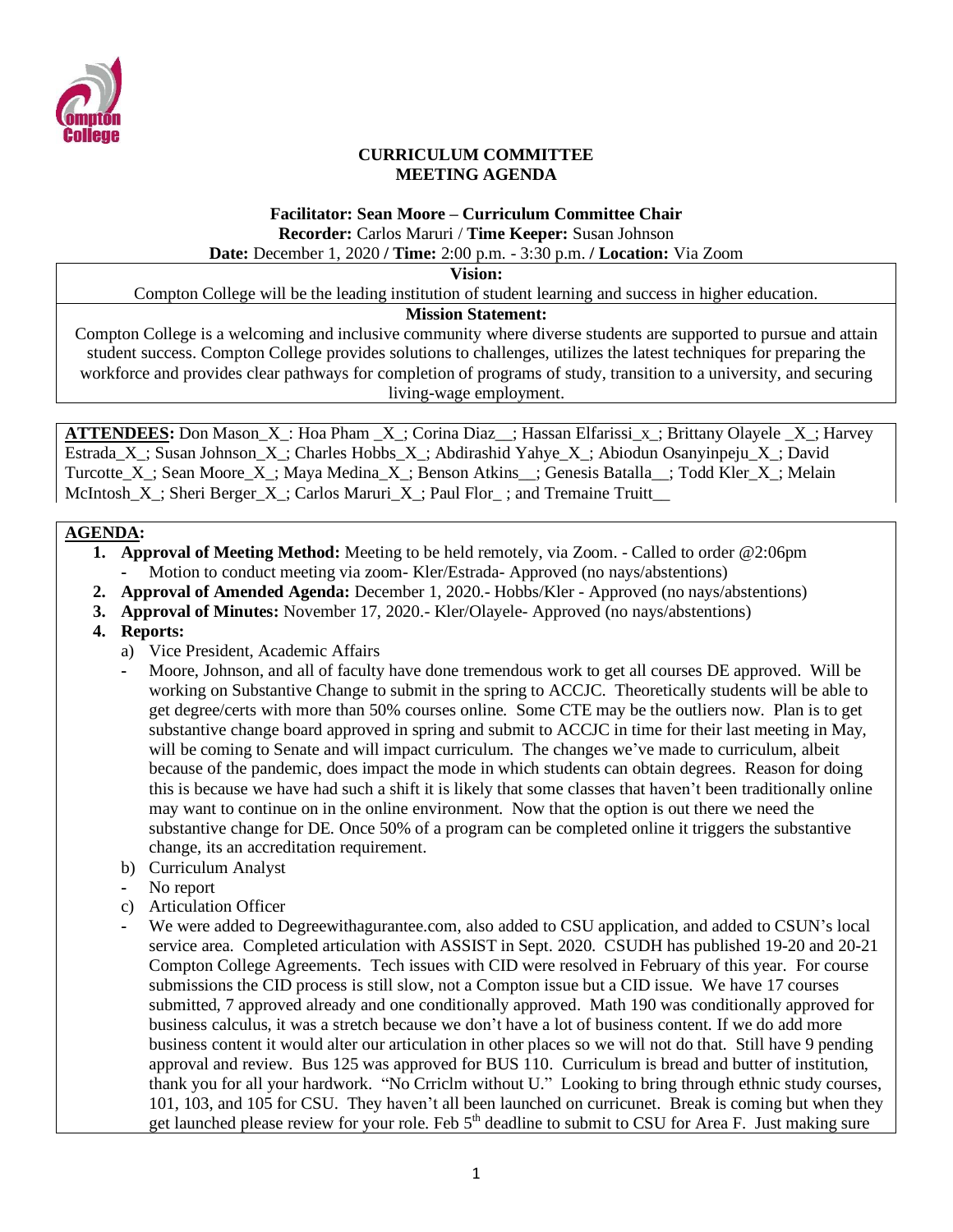that the curriculum is set, as in the committee has no more changes it wants to make, before inputting the data into the system.

- d) DEFC
- **-** All winter shells are available, if not contact DE immediately.
- e) SLOC
- **-** New SLO coordinator should start in spring. Making sure all alignment grids are in place. As you go to your Pathways make sure to follow up with people to let them know they need to get the PLO/ILO/SLO alignment grids updated and back to us asap. Nuventive will be closing, all SLO and SAOs need to be submitted by Dec 21. After that we will not have access to Nuventive.
- **5. Consent Agenda Items**:- Mason/Yahye- Approved (no nays/abstentions)
	- a) *Course Inactivation:* ENGL 80 Basic Language Skills, ENGL 82 Introduction to Reading Skills, ENGL 84 - Developmental Reading and Writing, ENGL A - Writing the College Essay, ENGL AR - Accelerated Reading: Skills to Analysis, ENGL AW - Accelerated Writing: Paragraph to Essay, and ENGL B - Introduction to College Writing, ENGL C - Basic English Skills.
	- b) *6-Year Standard Course Review - No Recommended Changes:* ART 103 History of Western Art Proto-Renaissance to 19th Century, EDEV 33 - Specific Learning Strategies, EDEV 37 - Increased Learning Performance: English, EDEV 38 - Increased Learning Performance: Mathematics, EDUC 101 - Introduction to the Field of Education, ENGL 103H - Honors Critical Thinking and Composition, ENGL 127 - Creative Writing: Introduction to the Craft of Fiction, GEOG 105 - World Regional Geography, GEOL 106 - Earth Science in Education, HIST 129 - History of Los Angeles, PE 154 - Women's Intercollegiate Badminton Team, PE 158 - Men's Intercollegiate Baseball Team, PE 180 - Women's Intercollegiate Softball Team, PE 183 - Intercollegiate Track and Field Teams, PE 270 - Fitness and Sports Nutrition, PSYC 108 - Social Psychology, PSYC 110 - African American Psychology, PSYC 112 - Human Sexuality, PSYC 120 - Introduction to Statistics and Data Analysis for the Behavioral Sciences, PSYC 122 - Research Methods in the Behavioral Sciences, SPAN 101 - Elementary Spanish I, and SPAN 122 - Intermediate Conversational Spanish
	- c) *6-Year Standard Course Review - Add Prerequisites:* EDUC 201 Foundations in Education
	- d) *Course Review - Removal of Prerequisites:* ENGL 101- Reading and Composition.
	- Disc: none
- **6. Action Item: -** Mason/Yahye- Approved (no nays/abstentions)
	- a) *New Courses – Second Read*: BTEC 200 Quality and Regulatory Practices in Biomanufacturing, BTEC 210 - Technical Communication for Regulated Environments, and BTEC 220 – Biomanufacturing. Disc: none

# **7. Information Items:**

- a) Dr. Paul Flor will be the CCC Dean representative starting Spring 2021.
- **-** Dr. Peju went a semester over, thank you for all your work over the last 3.5 years. Dr. Flor will do 2.5 years.
- b) CCC Handbook was approved by Academic Senate on 11-19-20.
- c) First Spring 2021 CCC meeting will be March  $2<sup>nd</sup>$ , 2021 because the first day back to schools is Tuesday, February  $16<sup>th</sup>$ , 2021.
- **-** Pushed back since the first couple weeks of the semester can be overwhelming and it might be hard to meet quorum. Thank you for all your hard work, the curriculum committee is vital to the college. Really proud to share this committee and work with amazing colleagues. Special thanks to VP Berger, has provided critical feedback and taken every phone call and meeting with me. She is always there. Maya and everyone, there is a lot that goes on behind the scenes, thank you.

# **8. Reinstated Item(s):**

a) None.

# **9. Discussion Items:**

- a) Additional comments or questions by committee members and all attendees.
- **-** Yahye: Question that Maya asked about program revise. If program has more than 50% of courses approved for DE, does the program have to change? Berger: No, we have to write a report to the accrediting commission that outlines how we provide delivery of services in remote environment, how we authenticate who student are, how offering online classes aligns with college mission. We had already begun the work pre pandemic, the pandemic just accelerated our effort. We just did the work sooner than anticipated. The only program that may not be included is nursing. They have an outside accreditation body. Normally, they have 75% direct patient care, 25% non direct, and then they have their lecture. BRN